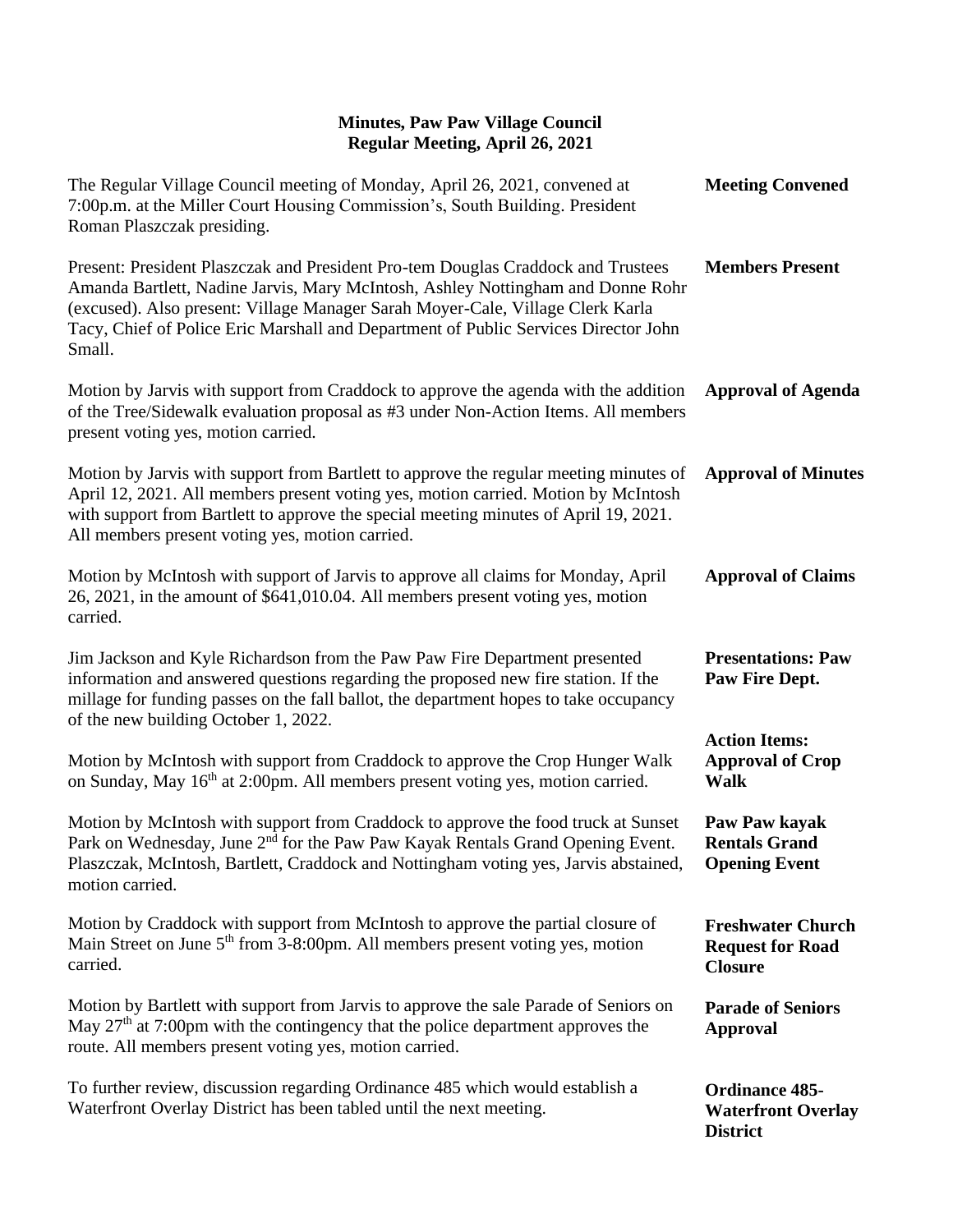|                                                                                                                                                                                                                                                                                                                            | <b>Non-Action Items:</b>                                                |
|----------------------------------------------------------------------------------------------------------------------------------------------------------------------------------------------------------------------------------------------------------------------------------------------------------------------------|-------------------------------------------------------------------------|
| Moyer-Cale presented some projections and trends in the General Fund and discussed<br>possible options for reducing costs and increasing revenue. It is the consensus of<br>council to work toward a park millage. Moyer-Cale will work on options regarding a<br>parks millage to present to council at the next meeting. | <b>Options for Cost</b><br><b>Reduction/Revenue</b><br><b>Increases</b> |
| Director Small gave a brief update on the Harris Street water main break. The break<br>was caused by a subcontractor damaging the line while excavating for the new<br>housing project.                                                                                                                                    | <b>Department Updates</b>                                               |
| The estimated cost of the right-of-way tree and sidewalk evaluations and GIS<br>mapping is about \$21,000. It was the consensus of council to apply for a DNR grant<br>to try to receive funding for a portion of this amount.                                                                                             | <b>Tree/Sidewalk</b><br><b>Evaluation Proposal</b>                      |
| No Report.                                                                                                                                                                                                                                                                                                                 | <b>Committee Meetings</b><br>and Reports<br><b>Finance and Admin</b>    |
| No Report.                                                                                                                                                                                                                                                                                                                 | <b>Public Services</b>                                                  |
| No Report.                                                                                                                                                                                                                                                                                                                 | <b>Parks and Rec</b>                                                    |
| Plaszczak reported the DDA board continues to work on designing the wayfinding<br>signs. The board has been collecting sponsorships for the giveaway bags that will be<br>distributed during the streetscape project. The board will possibly be reducing the<br>number of members from 13 to 11.                          | <b>DDA</b>                                                              |
| No Report.                                                                                                                                                                                                                                                                                                                 | <b>Economic Develop</b>                                                 |
| No Report.                                                                                                                                                                                                                                                                                                                 | <b>Farmers Market</b>                                                   |
| No Report.                                                                                                                                                                                                                                                                                                                 | <b>Fire Board</b>                                                       |
| No Report.                                                                                                                                                                                                                                                                                                                 | <b>Historical Committee</b>                                             |
| No Report.                                                                                                                                                                                                                                                                                                                 | <b>Housing Commission</b>                                               |
| No Report.                                                                                                                                                                                                                                                                                                                 | <b>Maple Lake</b><br><b>Preservation</b>                                |
| No Report.                                                                                                                                                                                                                                                                                                                 | <b>Planning Commission</b>                                              |
| No Report.                                                                                                                                                                                                                                                                                                                 | <b>Wellhead Protection</b>                                              |
| No Report                                                                                                                                                                                                                                                                                                                  | Wine & Harvest                                                          |
|                                                                                                                                                                                                                                                                                                                            | <b>Council Member</b><br><b>Comments:</b><br><b>McIntosh</b>            |

McIntosh introduced Brandon from Fast Track Computers. Brandon is interested in possibly running for Council in the future.